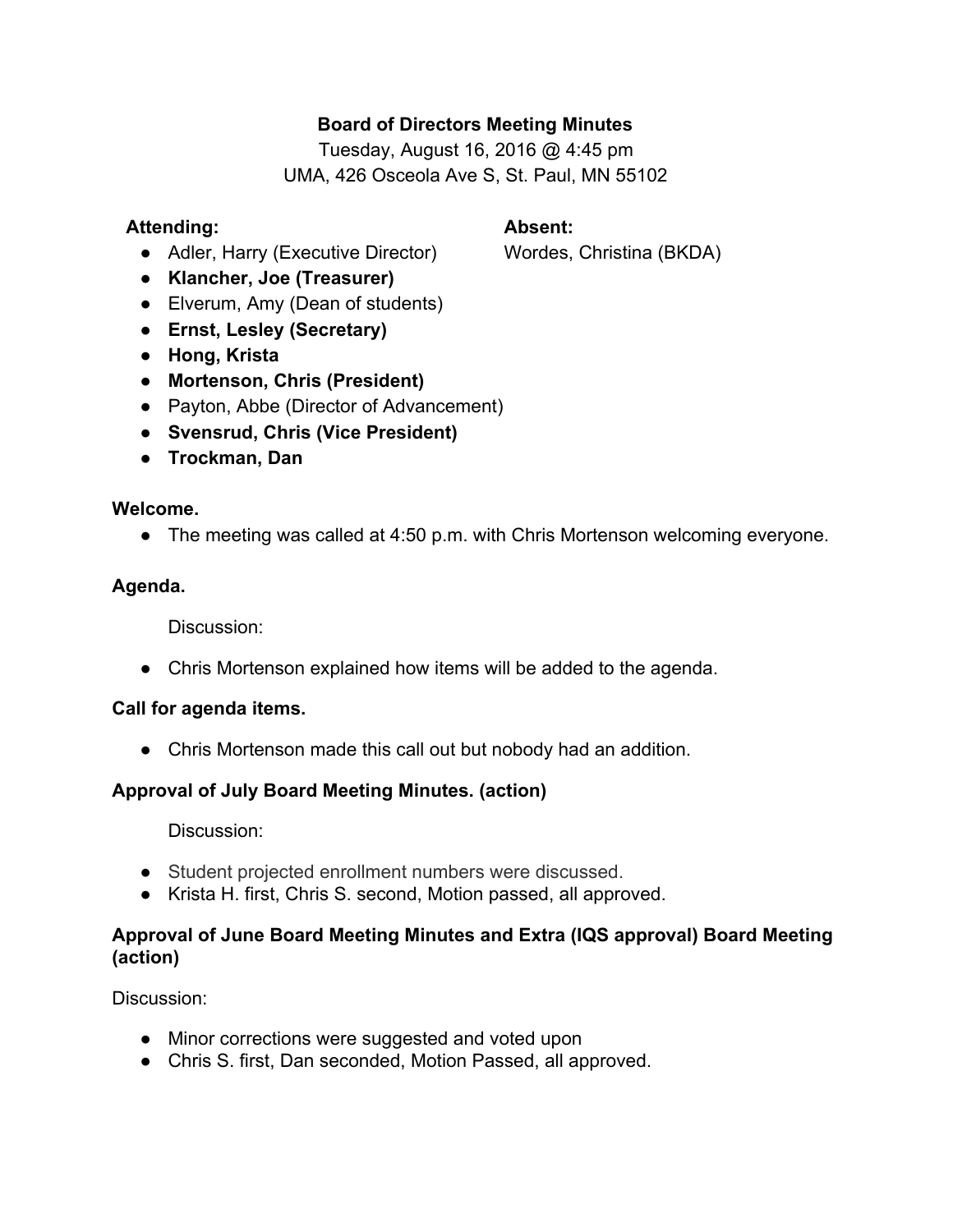# **Conflict of Interest.**

- Conflict of interest will be done annually by the board.
- Each board member had an opportunity to discuss conflict of interest and all signed the policy and turned it in.

# **Check Signing. (action)**

- New procedures were discussed and approved.
- Signing rights were approved for Amy Elverum, Harry Adler and Joe Klancher.
- Chris S first, Krista second, motion passed, all approved.

## **Consent Agenda. (action)**

Discussion:

● Lesley first, Joe second, motion passed, all approved.

### **Handbook and Policy Approvals (action)**

Staff Handbook

Discussion:

- Revised Staff handbook was adopted with suggested revisions. Several areas were identified as needing to be clarified and updated this year.
- First Chris S., second Lesley, motion passed, all approved.

#### Student Handbook

Discussion:

- Chris M. noted that at the Board Retreat we will likely address updating mission and values.
- Handbook was reviewed and change to value statements approved. Other suggested changes were discussed and will be made as approved.
- First Dan, second Chris S., motion passed, all approved.

## Transportation Policy

Discussion:

- Transportation policy was reviewed and adopted. Changes include fiscally responsible transportation planning.
- Lesley first, Krista second, motion passed, all approved.